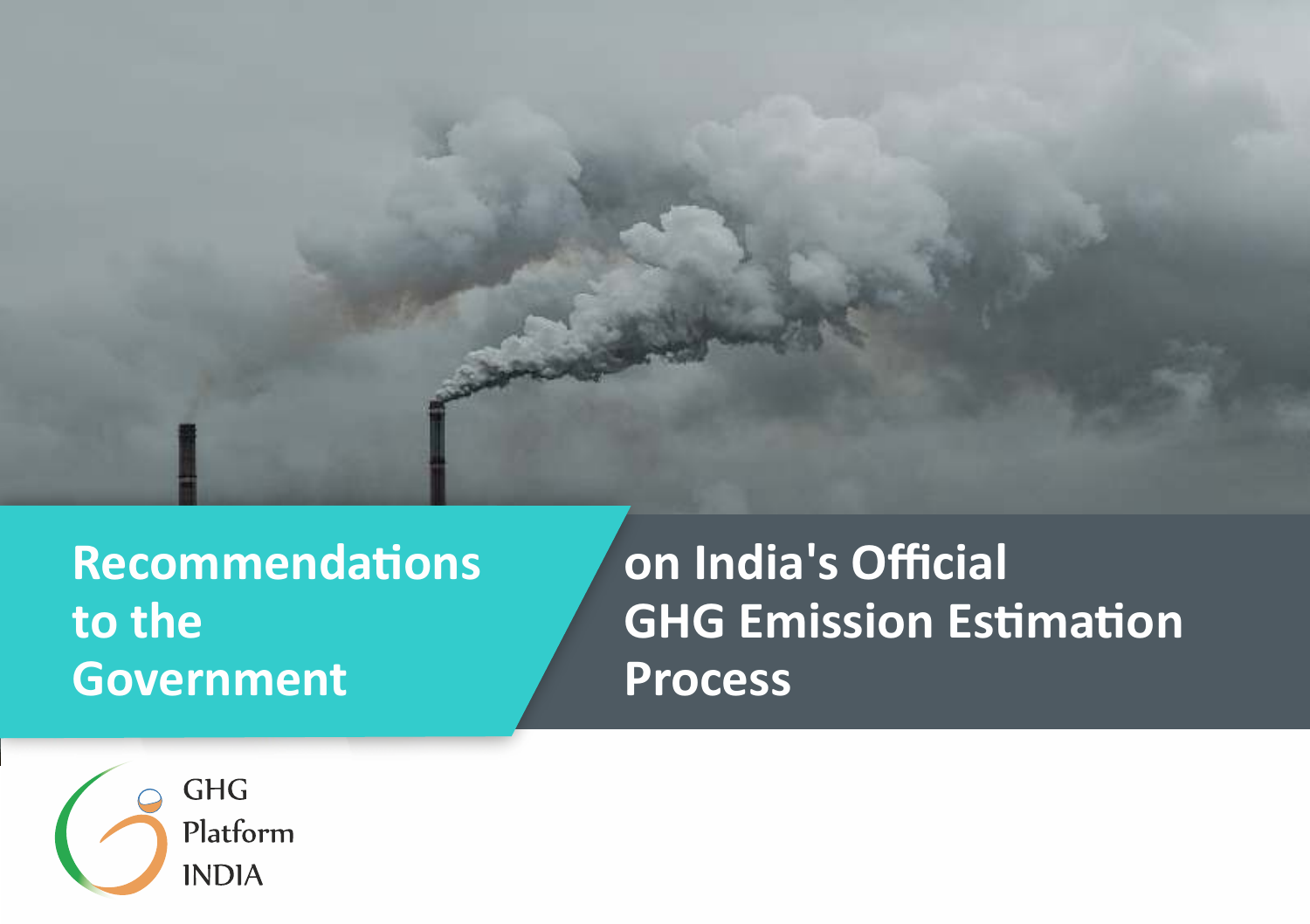

# **About the Platform**

The GHG Platform India is a collective civilsociety initiative engaged in providing an independent estimation and analysis of India's greenhouse gas (GHG) emissions. The platform consists of the Council on Energy, Environment and Water (CEEW); Center for Study of Science, Technology and Policy (CSTEP); Local Governments for Sustainability, South Asia (ICLEI); SHAKTI Sustainable Energy Foundation; Vasudha Foundation; and World Resources Institute – India.

The platform seeks to add value to various ongoing efforts of the Government of India by helping address data gaps and data-accessibility issues (extending beyond the scope of national inventories) and by increasing the volume of analytics and policy dialogue on India's GHG emission sources, profile, and related policies. This is especially relevant in light of the pronouncements of the Government of India to come up with annual GHG inventories and create a climate budget. In this regard, the GHG Platform India proposes to share some of its experiences and learning from estimating GHG emissions of India at the national and state levels for 2005 to 2015. Further, based on our experiences and learning, we would also like to provide recommendations for strengthening the basis on which GHG estimations are conducted. These recommendations concern highlighting existing data gaps, further strengthening of ongoing data-gathering efforts of the Government of India, as well as certain process-related aspects of calculating India's GHG emissions.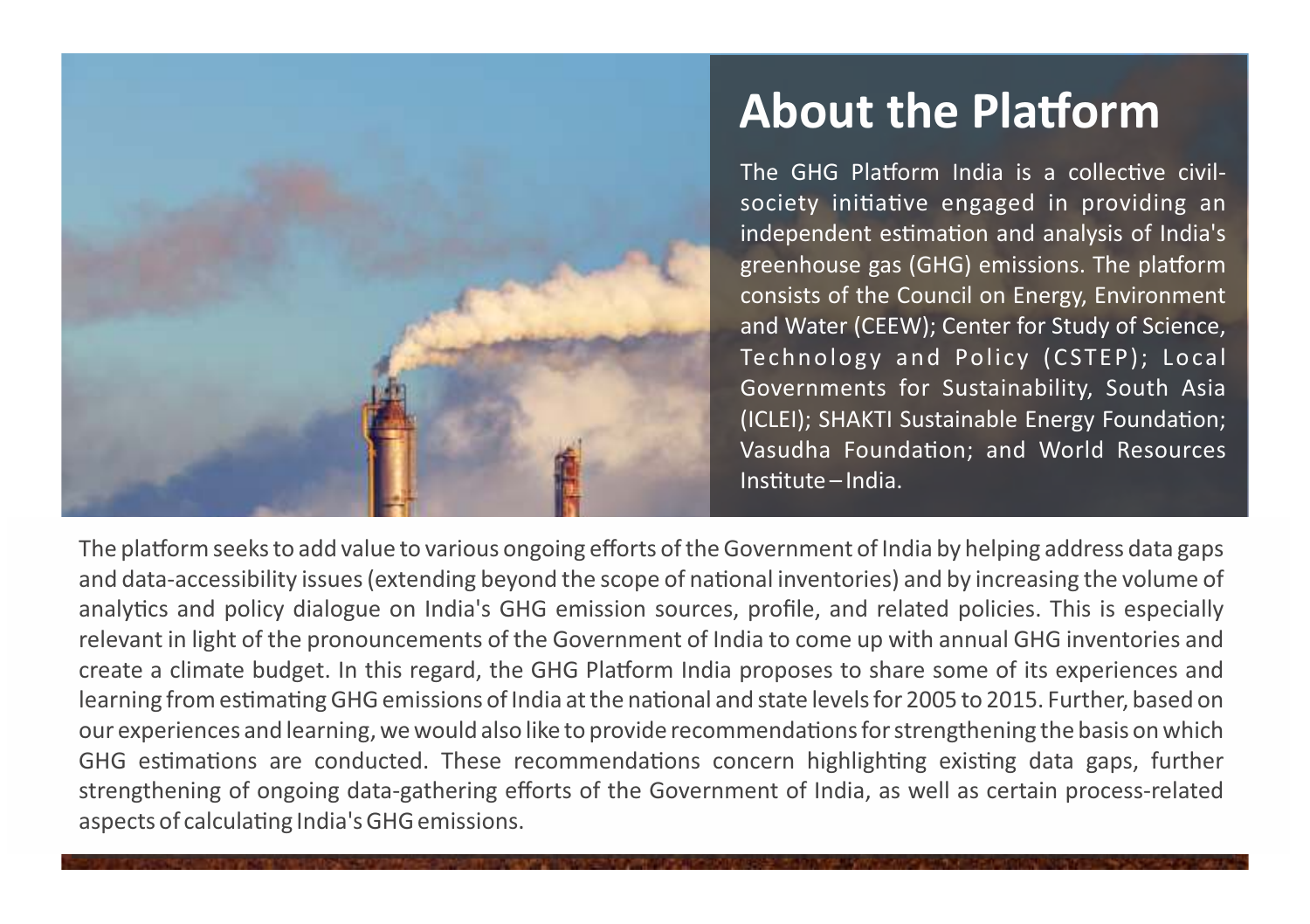# **Overarching Suggestions**

To increase the reliability of India's national emissions inventory, the Ministry of Environment, Forest and Climate Change (MoEFCC) must consider developing 'countryspecific' emission factors using real time measurements across all sectors. At present, many of the employed emission factors are either defaults or global estimates.

Overall, all activities specified in the IPCC (Intergovernmental Panel on Climate Change) methodology must be included in India's annual inventory, to maintain consistency and establish comparability with global assessments - which is not the case at present.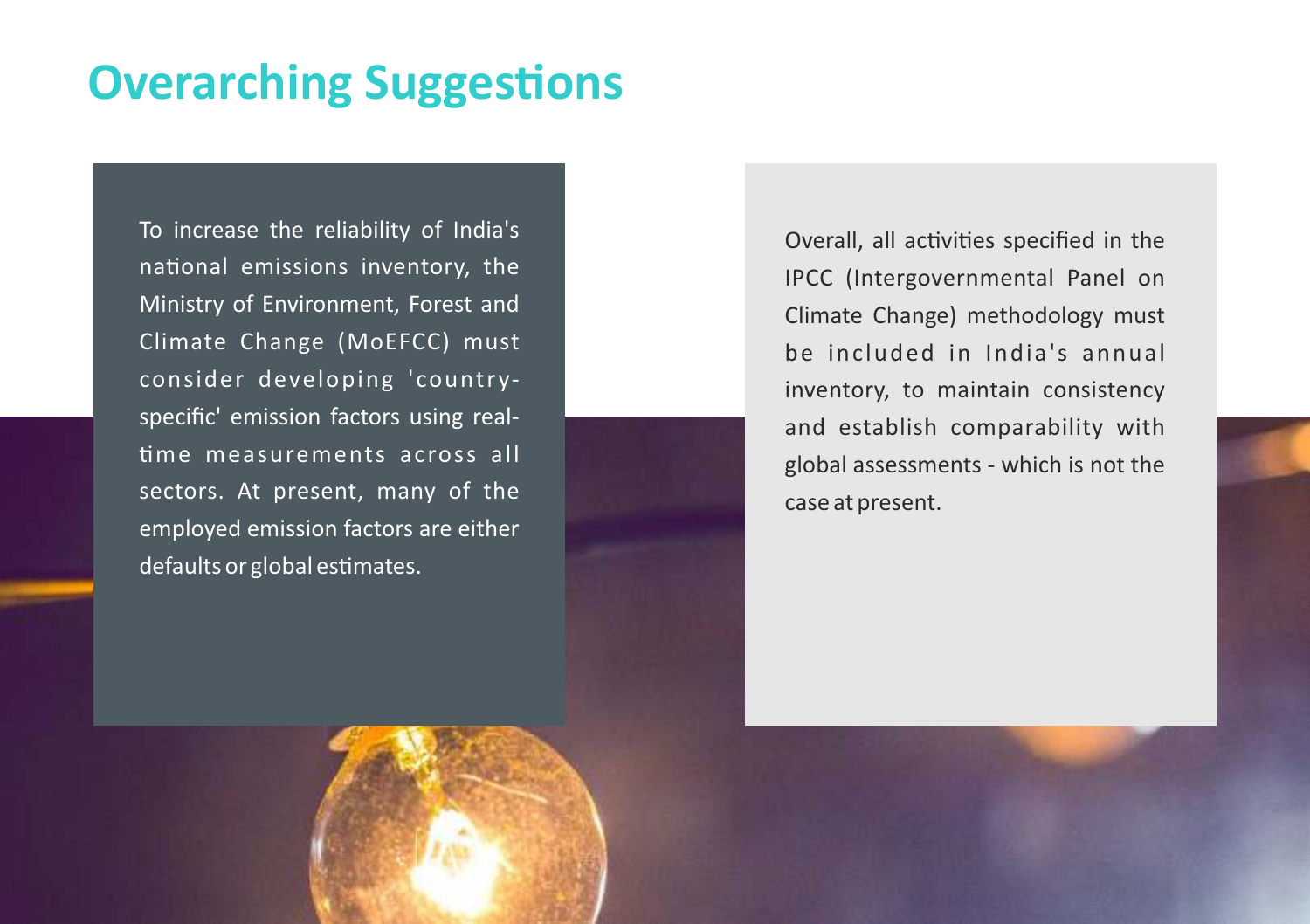## **Addressing Existing Data Gaps**

**There is a paucity of reliable data for certain sectors. A sector-wise list of data gaps is provided below:**

### **Energy Sector**

- Though Central Electricity Authority (CEA) reports fuel consumption of both state- and private-owned power plants at the state level, data on central power plants (state-wise information) is not available in the public domain.
- Refined data on bunker storage of aviation turbine fuel (ATF) in the aviation sector and fuel oil in the navigation sector is not available.
- Fuelwood is one of the key sources of emissions (non-CO2) from the residential sector. However, data on consumption needs is not adequately captured by the respective line ministry. Similarly, sectoral data on consumption of coke/coal/charcoal also needs to be monitored.
- There is a lack of data on the absolute quantity of subsidized fuels for a reliable sector-specific emissions estimation.
- Estimation of data on the total quantity of natural gas leaked during extraction and distribution is lacking.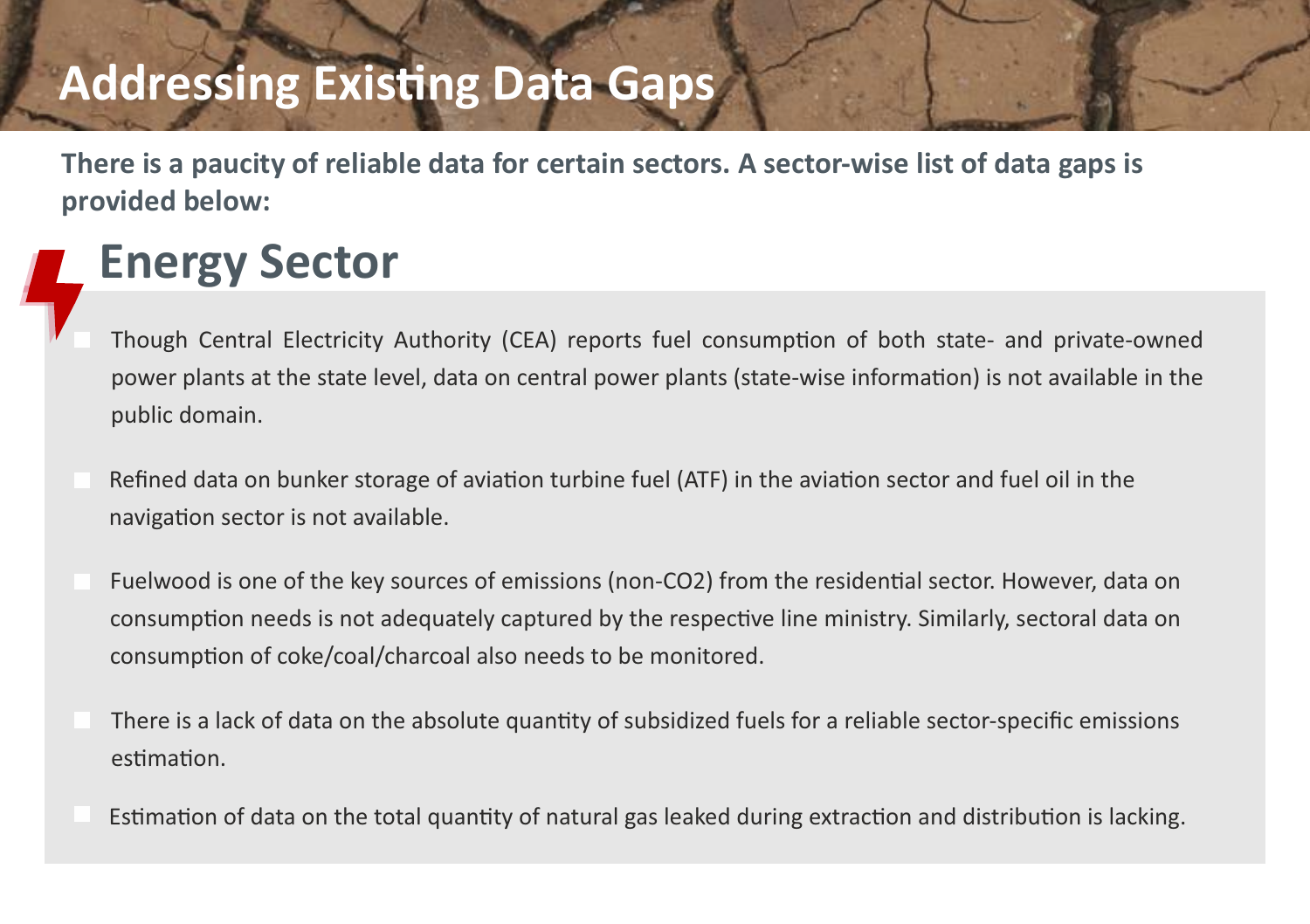### **AFOLU Sector**

- Disaggregated and accurate details regarding various management practices used for paddy cultivation are not available. This data is either not collected on an annual basis or not made available (if it is collected).
- Granular data is required for yield and management pracces concerning agricultural residues. Further, annual data for this activity is not available.
- Land-use change matrices need to be prepared and made publicly available. At present, this data is not easily accessible, even for research purposes.
- Further, relating to the point stated above, there is a lack of data availability for land covered by lakes and ponds.
- There is a lack of granular data for assessing soil organic carbon and biomass on land being put to various uses in the country, especially land categories such as grasslands, croplands, and others.
- While detailed data regarding livestock numbers is available, greater granularity is required regarding body weight and feed intake, as well as on manure management for different parts of the country, considering India has a high livestock diversity
- In addition, there is a lack of state-specific emission factors that could potentially capture the wide diversity in management practices of various categories of land.
- There is a lack of disaggregated data on fertilizer consumption by type. At present, the state-wise data for this activity is placed behind paywalls.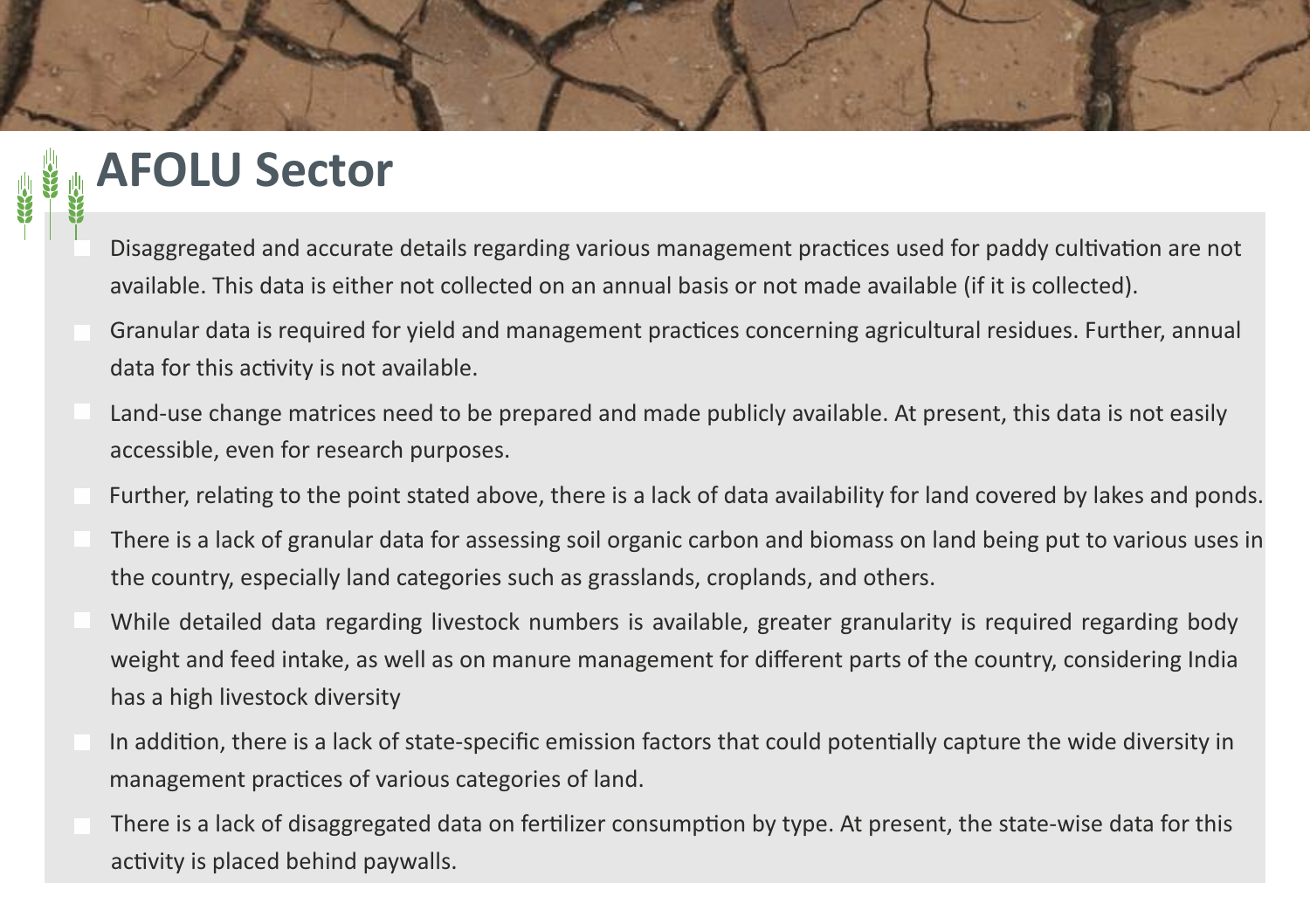# **Industry Sector (Energy-use and IPPU)**

One of the major challenges with demand-side energy use information in the sector is the high share of nonspecified industry in overall reporting. In the case of petroleum fuels, despite sector-wise reporting, 88% of end-use is ambiguous as it gets reported under the resellers/retailers/miscellaneous head. This is due to the lack of bottomup estimation process.

- Further, the lack of harmonized classification of different end-use sectors within the available energy statistics reports (coal directory, piped natural gas statistics, Petroleum Planning and Analysis Cell—PPAC) does not allow for a comprehensive view of energy consumption at sectoral levels.
- End-use information for auctioned products (domestic) as well as imported fuel (and derivatives) is inaccessible.
- Sector-wise split of fuel consumption for captive power generation (mainly coal and diesel) is obscure. Fuel use data on power backup systems (under 1 MW capacity) is not available in the public domain.
- Movement of coal from washeries to end use is uncertain. Moreover, end use accounting of washery rejects, coke oven gases, etc. is also challenging to determine
- Bureau of Energy Efficiency (BEE) collects comprehensive details on end-use energy consumption and associated improvements over time through third-party audits. However, limited mandate prevents dissemination of such information in the public domain.
- Annual Survey of Industries (ASI) provides a comprehensive coverage of Industry-wise consumption data for a wide range of fuel and derived products. It follows the National Informatics Centre (NIC) system to provide further insights. However, lack of mandated focus on energy policy planning prevents the desired level of scientific scrutiny with energy-use information. Moreover, coverage of Industry activity is limited to the firms registered under the Factory Act, 1948.
- Energy-use information for the MSME (Micro, Small and Medium Enterprises) sector is highly dispersed.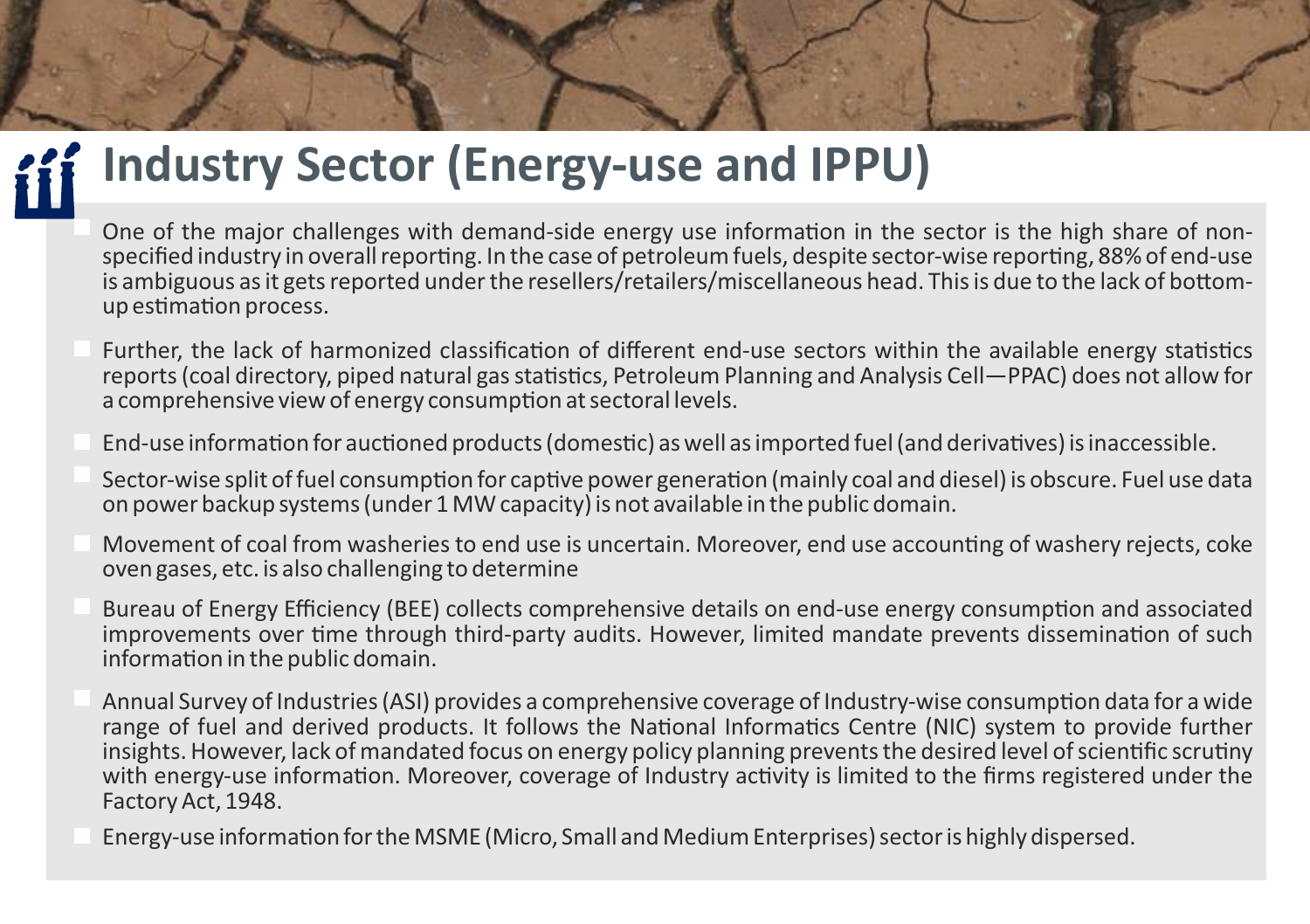

# **Waste Sector**

Information on the proportion or quantum of solid waste being processed and/or treated to arrive at the total solid waste reaching landfill sites is unavailable.

- Information on historic data, for a 50-year period before 2007, including per capita waste generation rate, waste composition, and proportion of solid waste reaching landfill that has been used for computation of methane (CH4) emissions from historic solid waste disposal using first order decay (FOD) model is not available.
- The proportion of domestic wastewater treated aerobically, anaerobically, or not treated at all, as well as the type of discharge/treatment system, is unavailable
- Detailed information on protein intake would help capture impacts of nutritional changes in both urban and rural areas, but it is not available at present.
- GHG emissions from the IPCC source categories of '4B Biological treatment of solid waste' and '4C Incineration and open burning of waste' should be accounted for in India's emission estimates, given that a number of waste incineration and composting facilities have been setup in the current decade through various programmes and relevant information for emission estimation can be captured.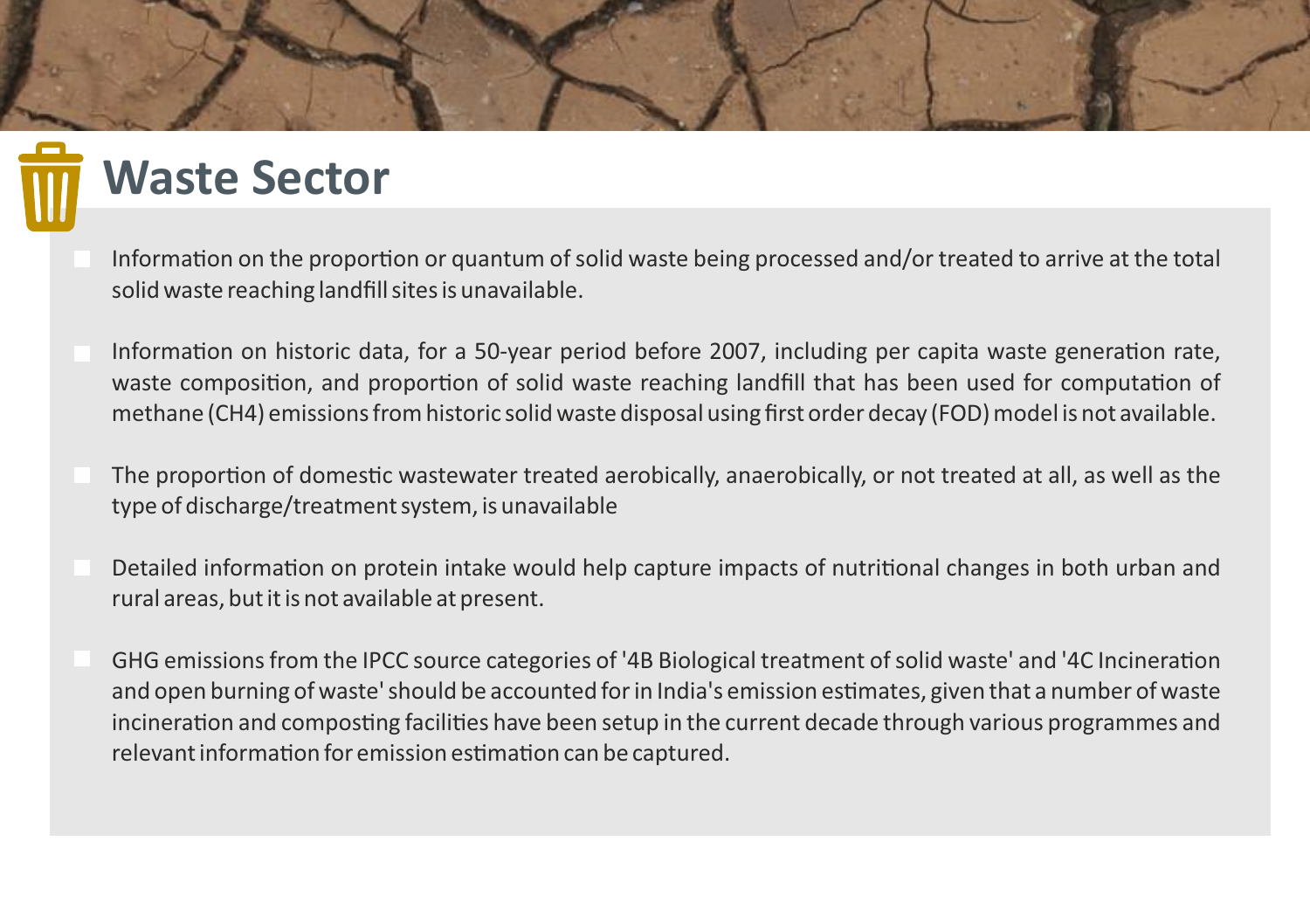# **Specific Sector-wise Recommendations**

- г The activity data specific to diesel consumption in the transport sector is aggregated into 'retails' and 'miscellaneous' activities. This needs to be disaggregated further based on sectoral consumption. Towards this, we propose that MoEFCC collect disaggregated data from the Ministry of Petroleum and Natural Gas (MoPNG). The data must be categorised based on sectoral consumption, such as transport, telecom, commercial, residential, agriculture, and fisheries.
- MoPNG and PPAC should provide data on bunker storage of ATF in the aviation sector and fuel oil in the navigation sector. As of now, they are merged in the consumption data.
- MoEFCC (forestry division) must capture data on fuelwood usage to make a robust inventory. Similarly, the sectoral consumption of coke/coal/charcoal consumption data is to be captured by Ministry of Coal reports.



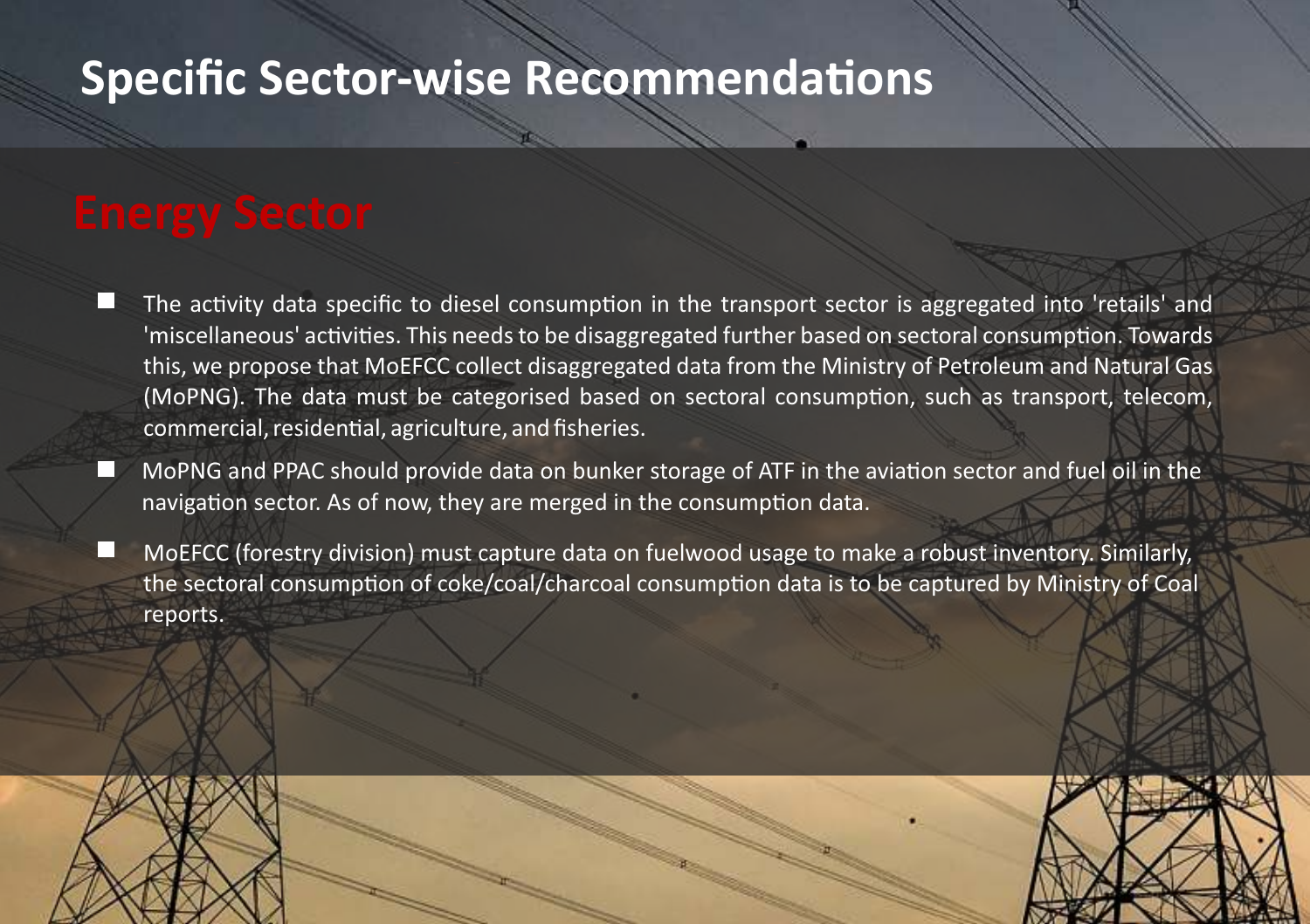Compressed natural gas (CNG) and piped natural gas (PNG) consumption across different sectors should be captured in reports published by MoPNG/PPAC. This further provides transparency when MoEFCC prepares update reports on national inventory, given the gaining traction of alternative fuels. At present, all these gaseous fuels are listed under one item—Natural gas used in city gas distribution.

In BUR 2 (India's Second Biennial Report to United Nations Framework Convention on Climate Change), off-road transportation like tractors are categorized under 'road' transportation. For better clarity and accurate incorporation, this needs to be considered under 'other sectors', since BUR 2 follows IPCC's 2006 methodology.

Around 10% of the coal produced in India is from underground coal mines. The emission factors derived are sensitive to 'degree of gassiness', and the volume of methane trapped may vary across the country. Therefore, we propose that the government maintain emission factors for all mines located in India (based on degree of gassiness), with periodical revisions every year.

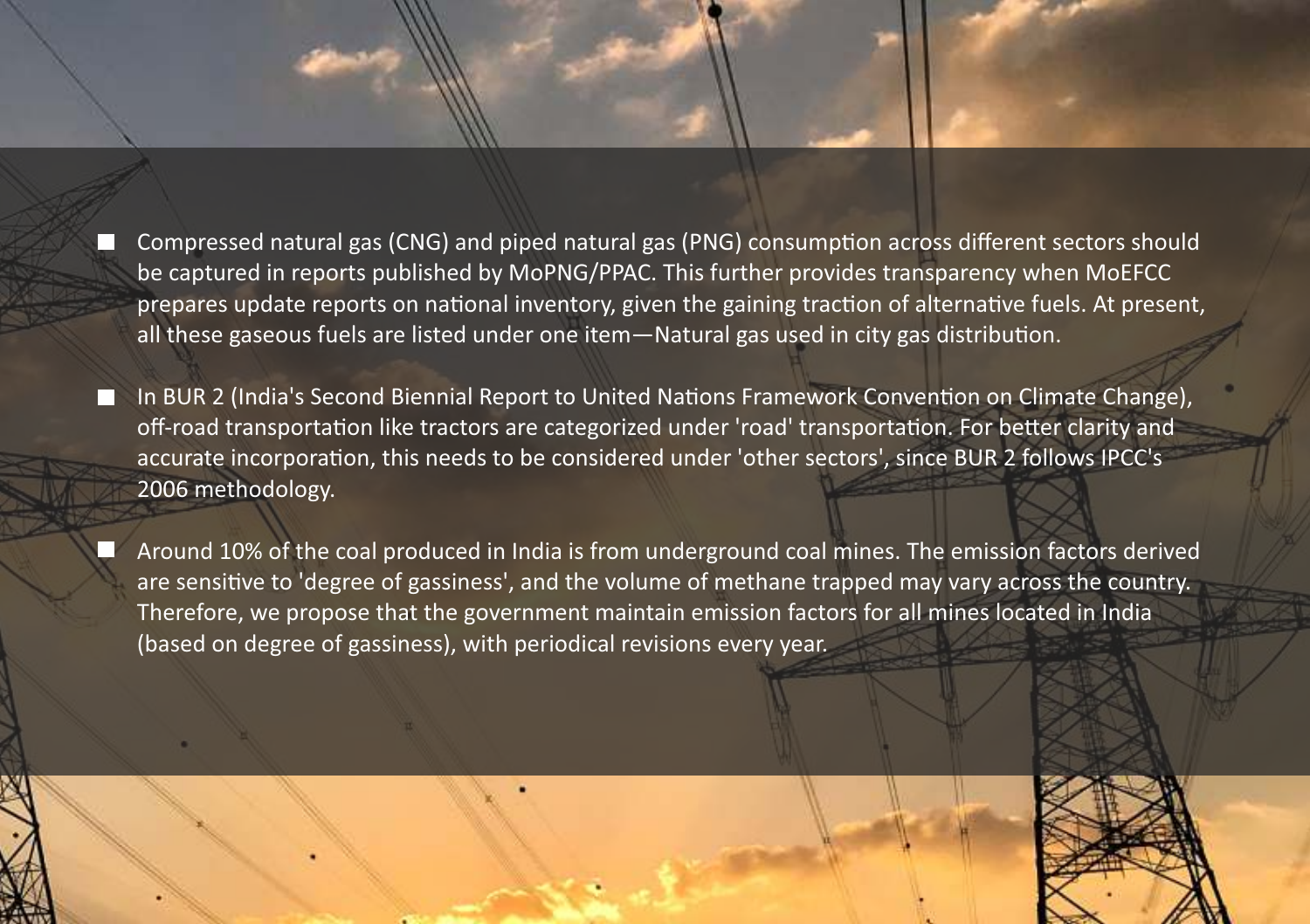### **AFOLU Sector**

- E The required details for management practices in paddy cultivation can easily be gathered when surveys are performed for area sown by different crops in the country, by the Ministry of Agriculture.
- г In addition, more granular data for yield and management of agricultural residues is needed for more precise estimation of emissions. Further, farm-level surveys could be conducted in different districts regarding fertilizer use, to obtain greater granularity of the data. Moreover, special surveys can be initiated to generate primary data on livestock-related gaps that have been highlighted previously.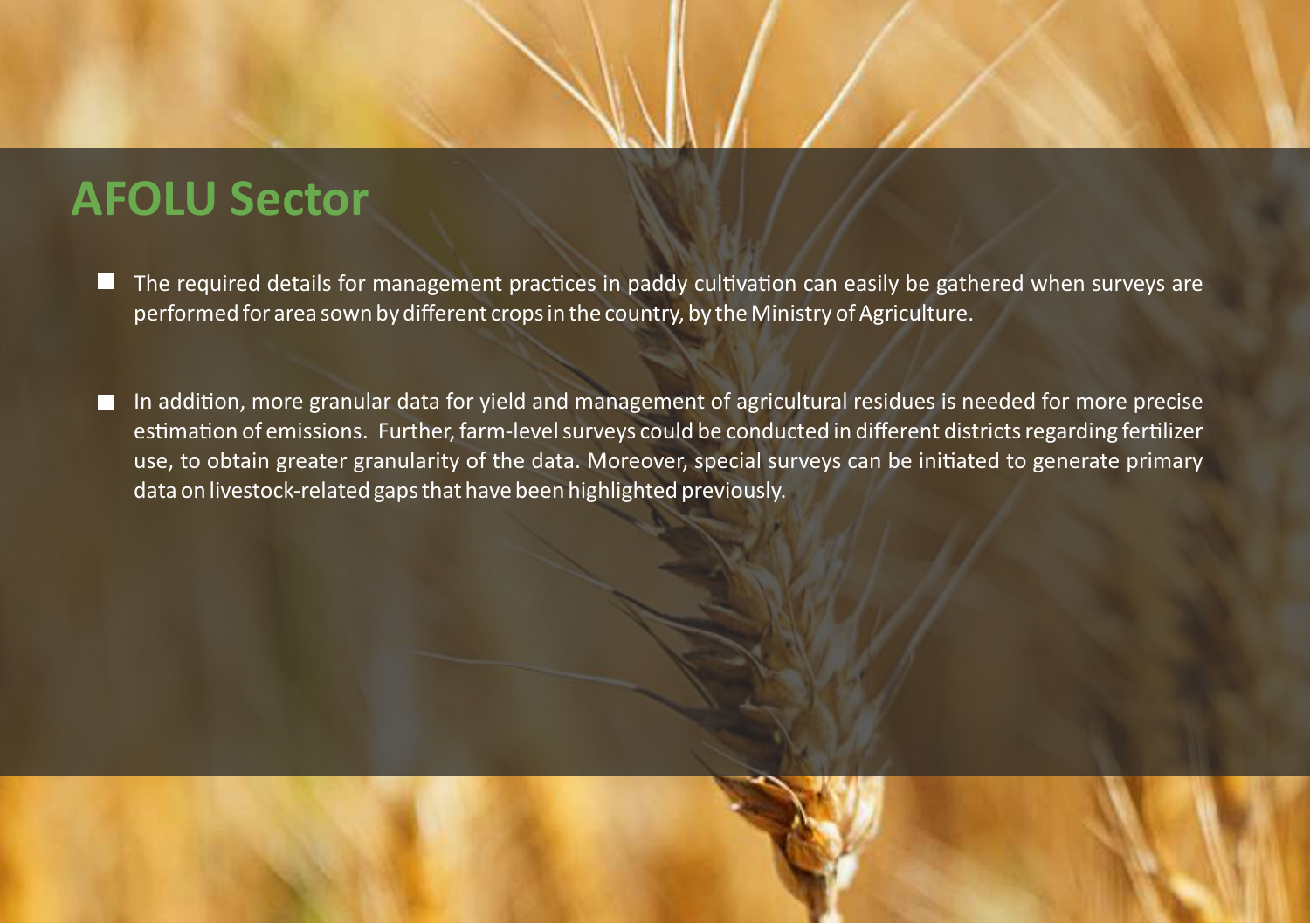- $\Box$ Apart from the data gaps pertaining to energy, waste, and industrial sectors, we would also urge the government to make land-use data more easily and affordably accessible (than is the case at present).
- While agencies such as the National Remote Sensing Agency and the Forest Survey of India are doing a stellar job  $\Box$ in this regard, some of their products, especially in digital form, are prohibitively expensive and thus out of the reach of most researchers.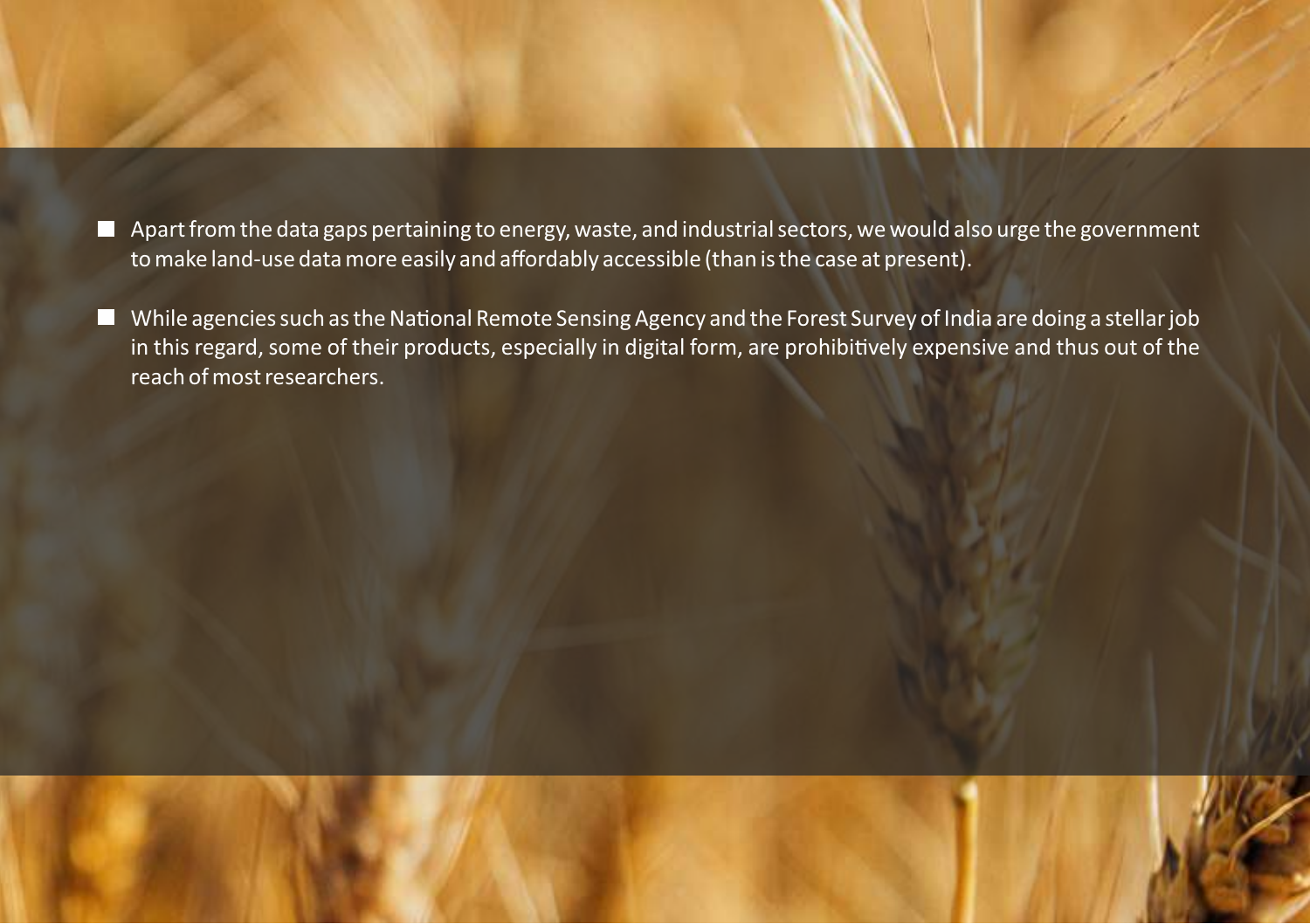# **Industry Sector (Energy-use and IPPU)**

The Collection of Statistics Act (2017 Amendment) vests sufficient power to collect statistics on any subject. The Energy Conservation Act (2001) is limiting in its mandate to only collect data from designated consumers (DCs), whereas the broader 'The Collection of Statistics Act' allows for collection from any entity as deemed necessary. Clearly, no separate legislation is needed to pursue the collection of energy-use data from entities hitherto not covered in either the ASI or the Perform, Achieve and Trade (PAT) exercises.

Annual Survey of Industries is one of India's largest and most comprehensive survey systems established by the Ministry of Statistics and Programme Implementation (MOSPI) for the manufacturing sector. A few revisions in the ASI methodology and subsequent assimilation of its information in inventory calculations could help the MOEFCC move up the tier ladder. CEEW has already demonstrated a merit in the use of ASI datasets by preparing GHG inventories for the manufacturing sector, available at the GHG Platform - India.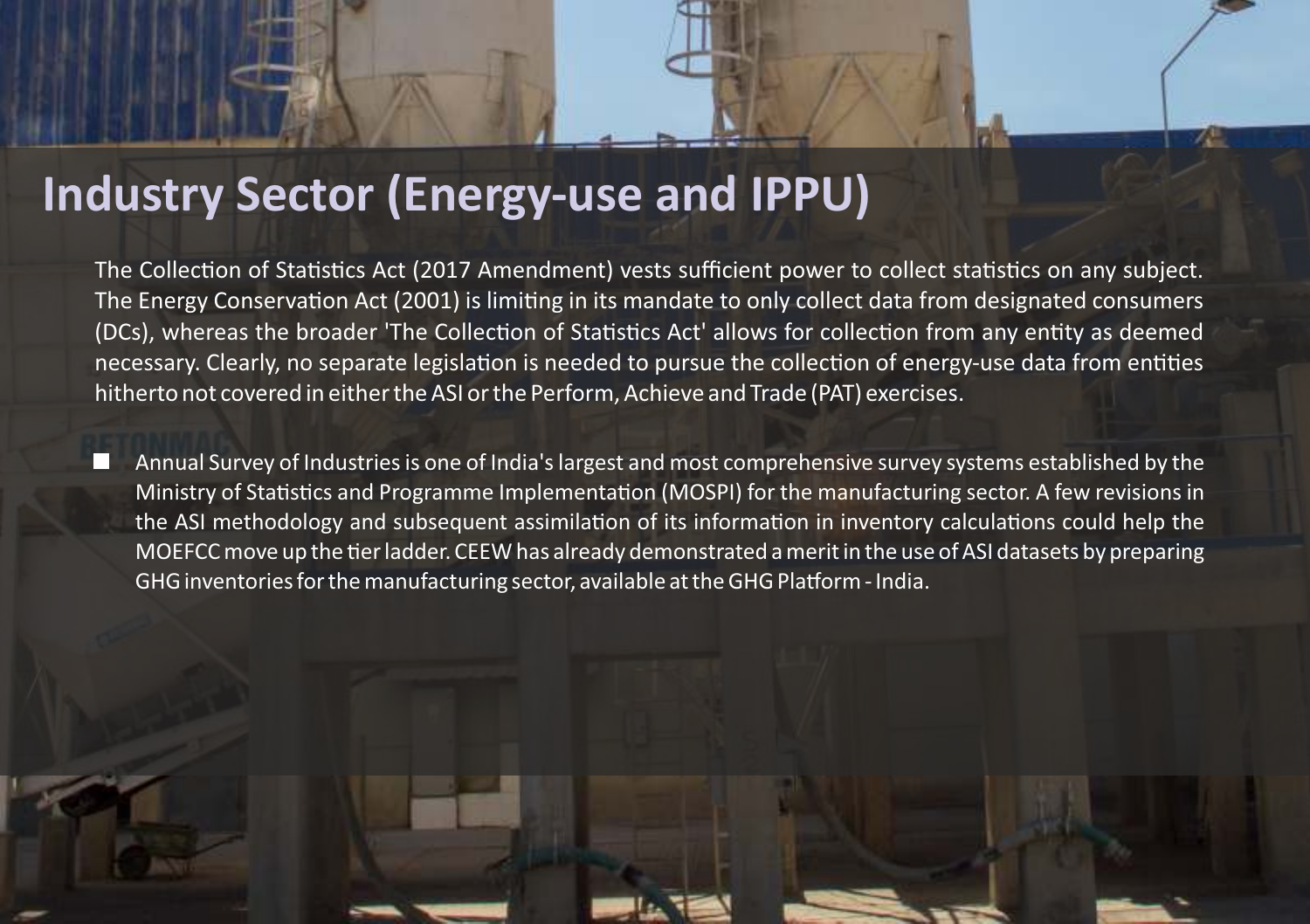Alternatively, MOEFCC could make use of the activity data (consumption of energy/fuels) collected by each State Pollution Control Board (SPCB) and/or Pollution Control Committee (in union territories & Delhi) from all registered industries within their jurisdiction. States like Gujarat, Andhra Pradesh, Goa, Himachal Pradesh, Madhya Pradesh, Karnataka, and Uttarakhand have a digital platform (called XGN) for speedy collection and processing of such information. Going forward, MOEFCC can aim for a similar approach in all other states for streamlining their existing systems.

П

г

To supplement the ASI-based energy-use data, BEE needs to publish PAT-derived energy-use data consolidated at NIC 2-digit level. This would not contravene any existing non-disclosure clause by revealing any information at DC level. This would be useful in providing a better understanding of demand/consumption-based Industry energy use in the country. Further extrapolations and projections have to be made to interpret energy-use trends across other industries. BEE should also make use of existing ASI data to understand the specific energyconsumption range for the industrial sector not covered in the PAT exercise. This would be useful in expanding the PAT scheme, thereby covering more industrial units and hence energy-use represented by them.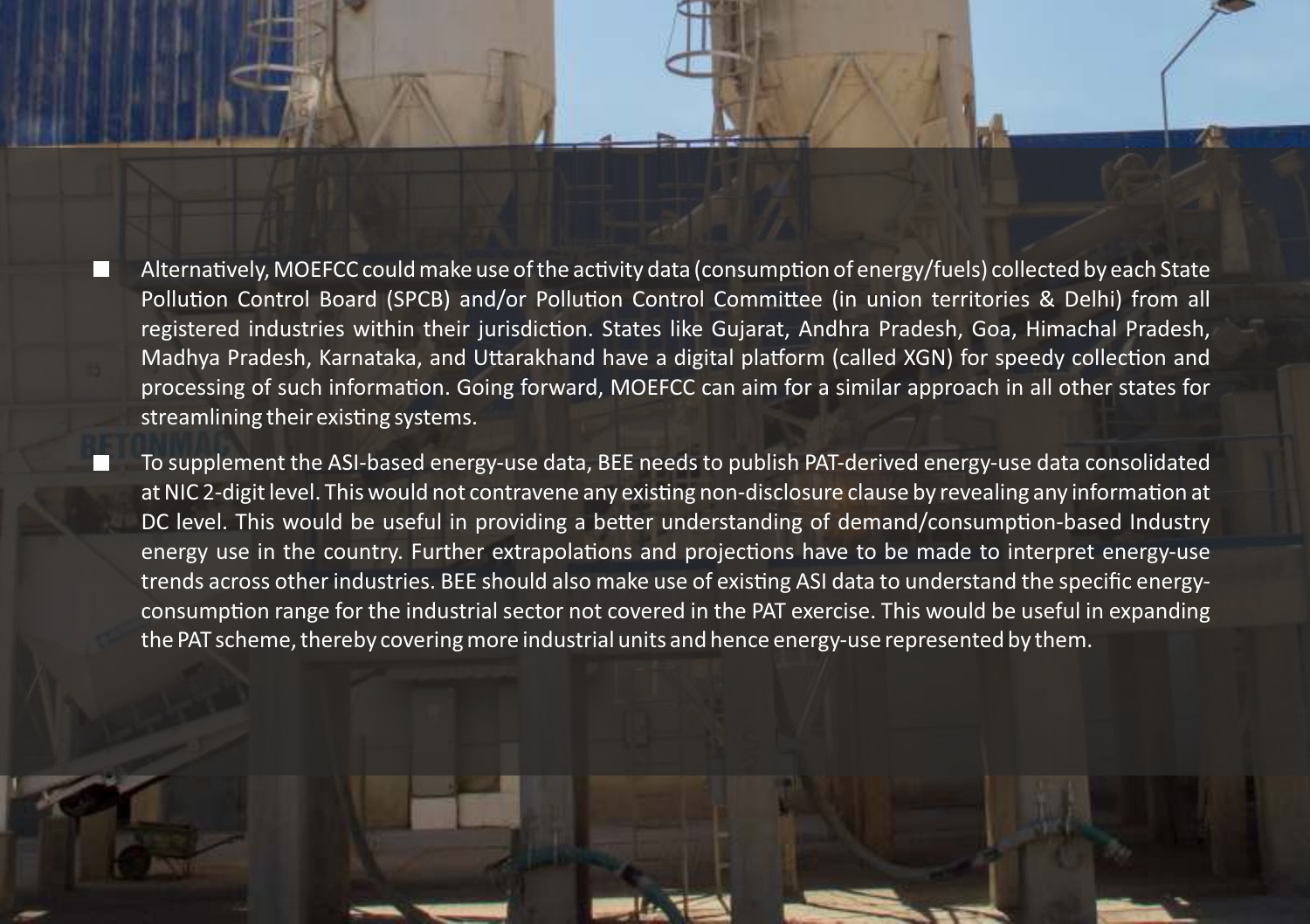### **Waste Sector**

#### **Municipal Solid Waste**

- A constant value of 0.55 kg/day for per capita solid-waste generation is reported in the BUR 2 for the г emission estimation from year 2007 to 2014. The CPHEEO Manual on Municipal Solid Waste Management, 2016 reports that per capita waste generation is rising at an annual growth rate of 1.3%. This year-on-year increase in per capita generation rates can be factored in to the GHG emission estimates to accurately reflect the changing consumption patterns observed in the country over this time period.
- Using annual data on the proportion or quantum of solid waste being processed and/or treated to arrive at the total solid waste reaching landfill sites would be helpful to capture the emission impact of solid waste being diverted from landfills because of increased processing and treatment in the country.
- Given that historic information on solid waste exists in the public domain in a patchy and unreliable form, including such information and details of any assumptions in the official inventories would be helpful as a reliable avenue for historic data on solid waste.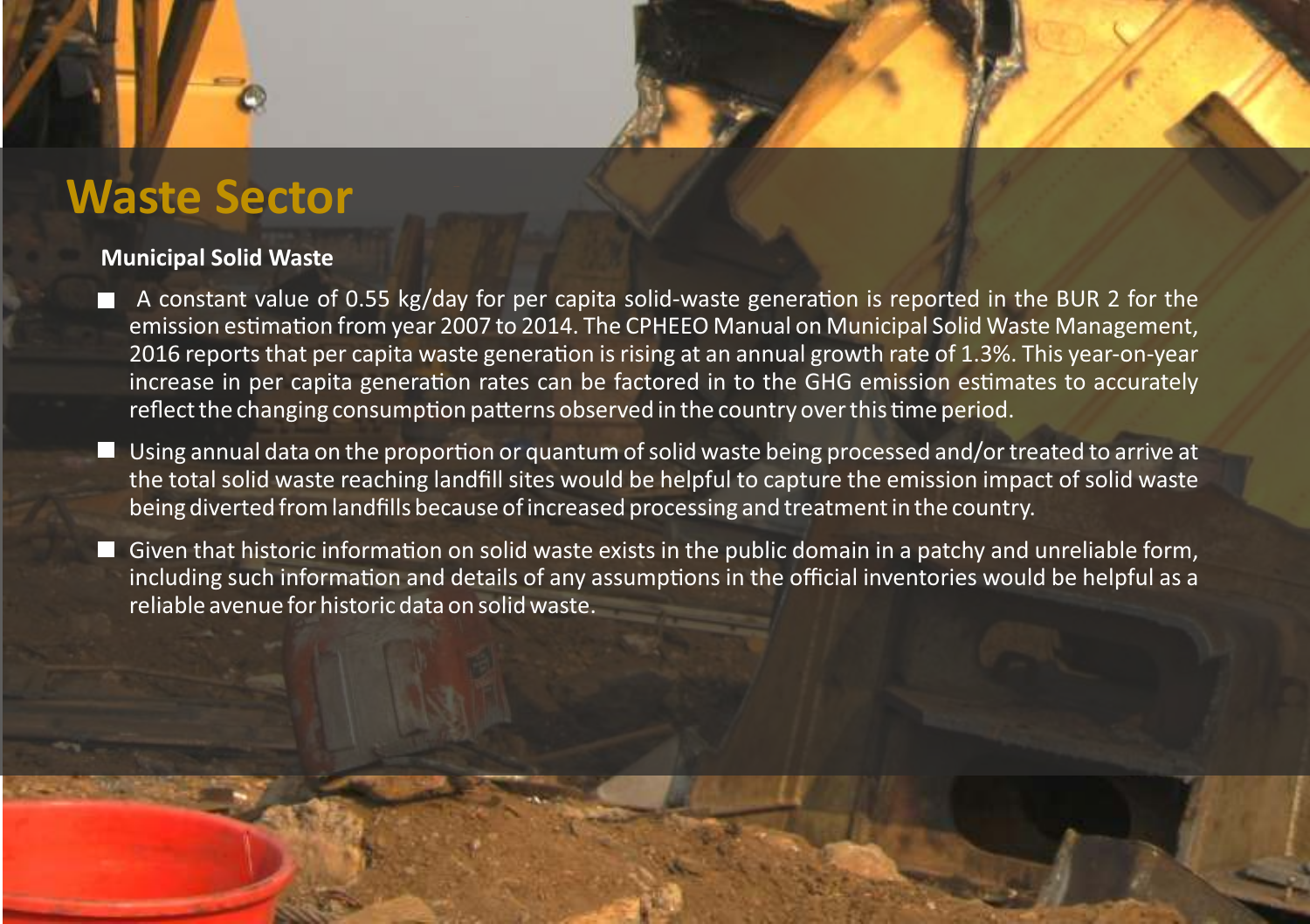- Г The degradable organic content (DOC) value signifies the amount of degradable organic material and thereby the methane (CH4) generation potential of solid waste. The DOC value depends on the composition of waste and should vary over the years with changing waste composition. A constant DOC value of 0.11 is used in the emission estimation for 2014<sup>1</sup> in BUR-II as well as Indian Network on Climate Change Assessment (INCCA) estimates for 2007<sup>2</sup>. DOC values can be calculated and updated at regular intervals (every two or three years if not annually) to reflect changing proportions of degradable fractions (such as paper, compostable matter, and rags) in solid waste in light of the changing consumption and waste-generation patterns across the country.
	- Further clarity is needed on the underlying growth rate used to extrapolate urban population figures for 2014 in BUR-II based on Census 2011 statistics. This will help better inform researchers and readers on the methods used to arrive at projected urban population figures for emission computation.

 $2$  Refer section 9.2, page 40. Available at https://www.iitr.ac.in/wfw/web\_ua\_water\_for\_welfare/water/WRDM/MOEF\_India\_GHG\_Emis\_2010.pdf  $1$  Refer Table 2.15, page 77 under chapter 2. Available at hps://unfccc.int/sites/default/files/resource/INDIA%20SECOND%20BUR%20High%20Res.pdf

Г

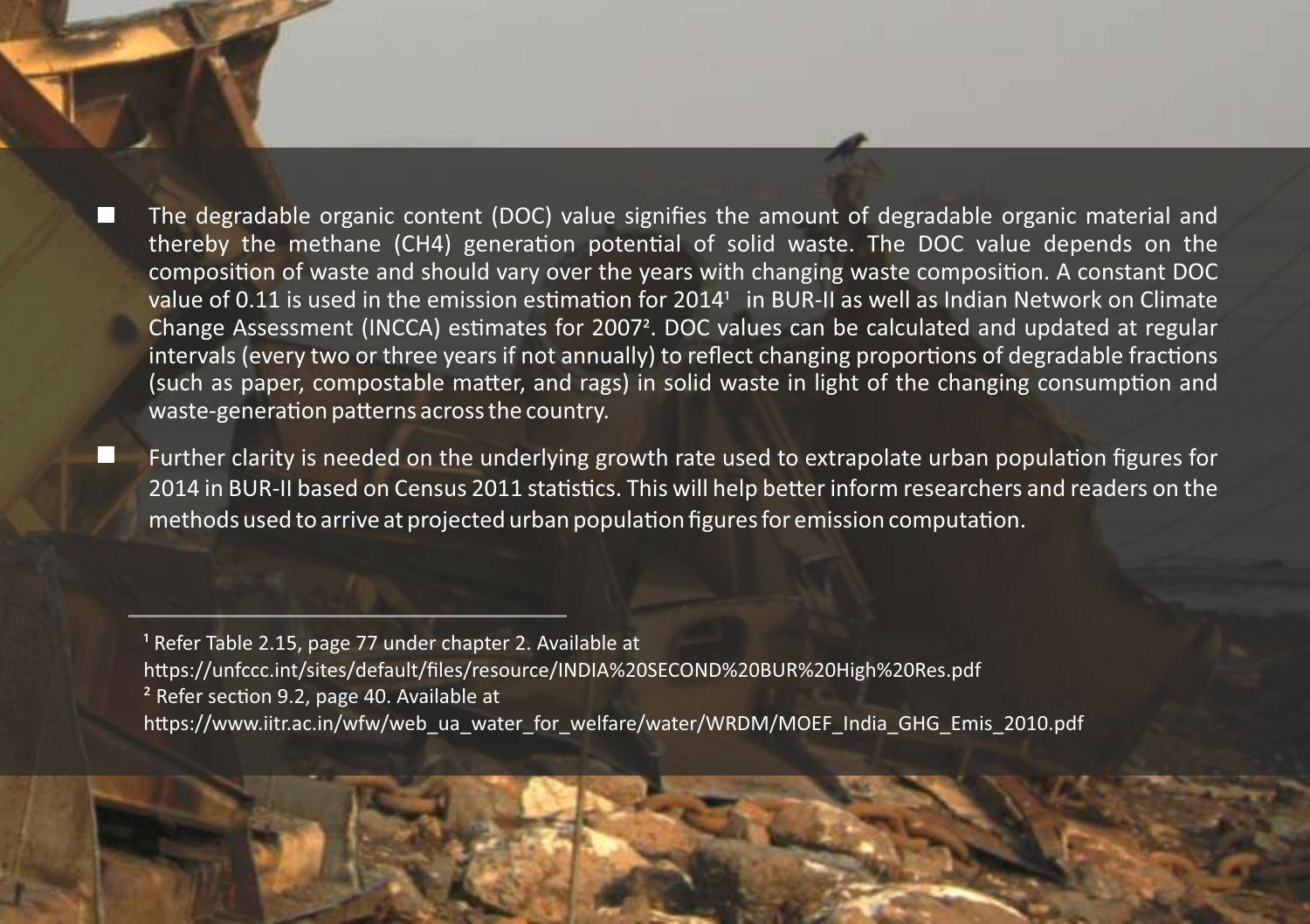#### **Domestic Wastewater**

- г To estimate methane emissions, information on the proportion of domestic wastewater (treated aerobically, anaerobically, or not treated at all, as well as the type of discharge/treatment system) determines selection of the corresponding emission factor, ultimately impacting the GHG emission resulting from each system. Limited clarity and details are provided in BUR 2 on the breakup of urban and rural population using different domestic wastewater–handling pathways, such as sewer lines, latrines, onsite septic tanks, and direct discharge to water bodies. Use of updated year-on-year information on improvements in sanitation and deployment of wastewater treatment capacity (for both anaerobic and aerobic treatment) will help accurately capture corresponding impacts on GHG emissions.
- г BUR 2 lacks information on country-specific values of biological oxygen demand (BOD), which is a measure of the amount of degradable organic material in wastewater and thereby a primary factor in determining the methane-generation potential of wastewater. Capturing updated year-on-year values of BOD generated per person will help accurately capture the on-ground scenario in emission estimates.
- Additional clarity is needed on the protein-consumption values used for urban and rural population in BURг II in order to estimate N2O emissions from the disposal of domestic wastewater into waterways, lakes, or seas. NSSO reports provide values of protein consumption for 2004-05, 2009-10, and 2011-12 for urban and rural population.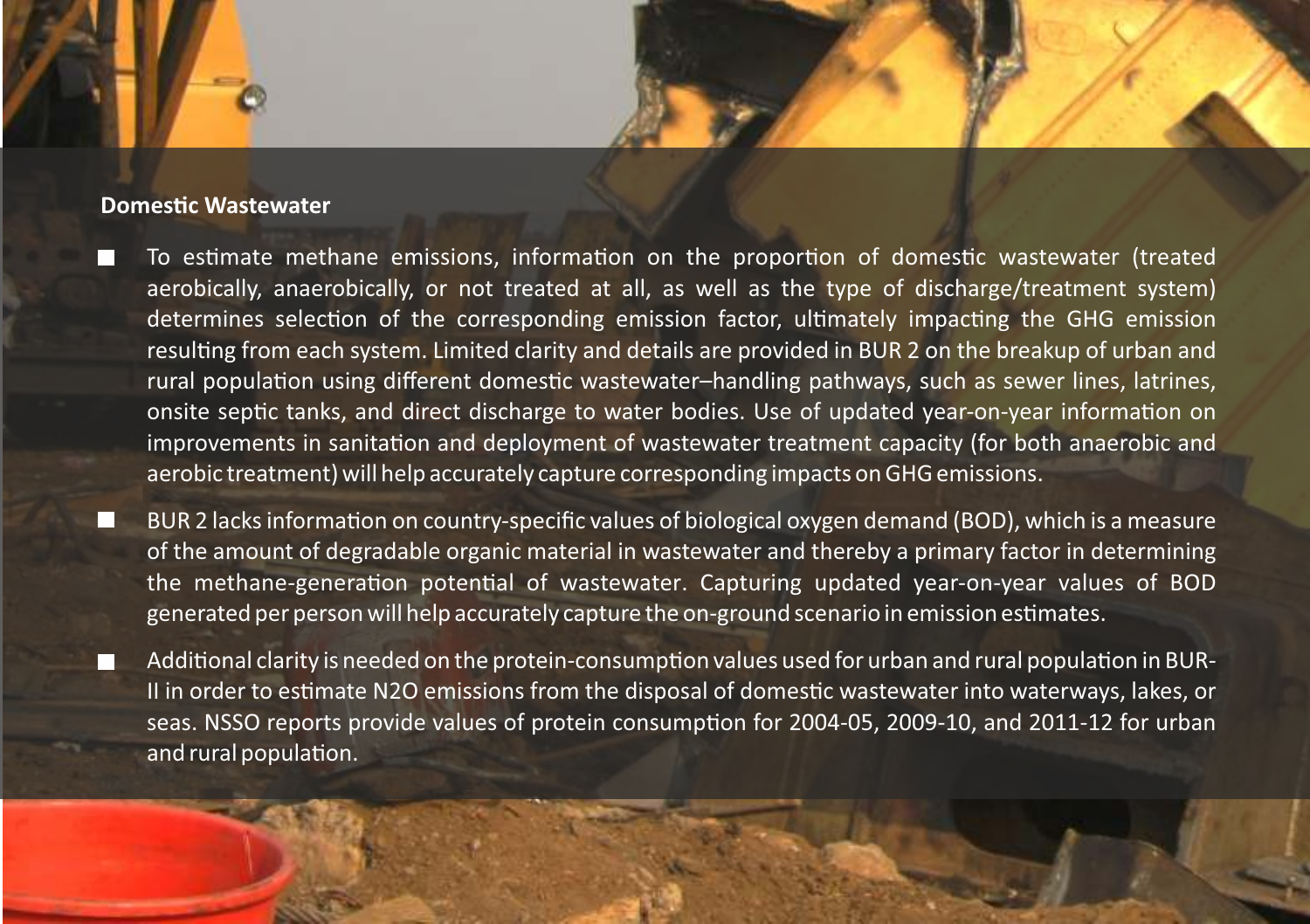#### **Industrial Wastewater**

- г Updated information published in BUR 2 on unit wastewater generation, amount of organic matter, and treatment system to handle industrial effluents for various industry sectors is well-appreciated. For industry sectors such as pulp and paper, sugar refining, tannery, poultry and meat, dairy, coffee, vegetables and fruits, alcohol, and starch production, the BUR 2 further indicates two types of treatment—anaerobic treatment as well as aerobic processes—as the prevalent treatment systems. In such cases, providing insights on the breakup or percentage of industrial units within each industry type that use either anaerobic or aerobic treatment technology would help to apply the right emission factor and compute emissions accurately for industrial effluent treated through both these routes.
- г A wastewater generation value of 0.02 m3/tonne is reported for the meat and poultry industry<sup>3</sup> in BUR 2. This value is quite low compared with the wastewater generation range of 8 to 18 m3/tonne for the meat and poultry processing given in 2006 IPCC Guidelines<sup>4</sup>. The NATCOM-II reports a corresponding value of 11.7 m3/tonne<sup>5</sup>. Therefore, this parameter for the Meat sector needs to be revisited and updated for emission estimation.
- Providing details of the activity data on industrial production that has been used for computing emissions for г each industry sector would be helpful in understanding the estimation of the total wastewater generation and subsequent methane emission calculations. Further, industrial production information for the industry sectors of organic chemicals, alcohol, vegetable oil, vegetable and fruits, soaps and detergents, plastics, and starch production is not readily available in the public domain. Including time-series data on industrial production in the requisite metric (i.e. tonnes) and noting corresponding sources of information for the industry sectors  $\overline{\text{considered}}$  in the emission estimation would be useful.

<sup>3</sup>Refer Table 2.17, page 78 under chapter 2. Available at

https://unfccc.int/sites/default/files/resource/INDIA%20SECOND%20BUR%20High%20Res.pdf

<sup>4</sup>Refer Table 6.19. Available at https://www.ipcc-nggip.iges.or.jp/public/2006gl/pdf/5\_Volume5/V5\_6\_Ch6\_Wastewater.pdf <sup>5</sup>Refer Box 2.7, page 77 under chapter 2. Available at https://unfccc.int/resource/docs/natc/indnc2.pdf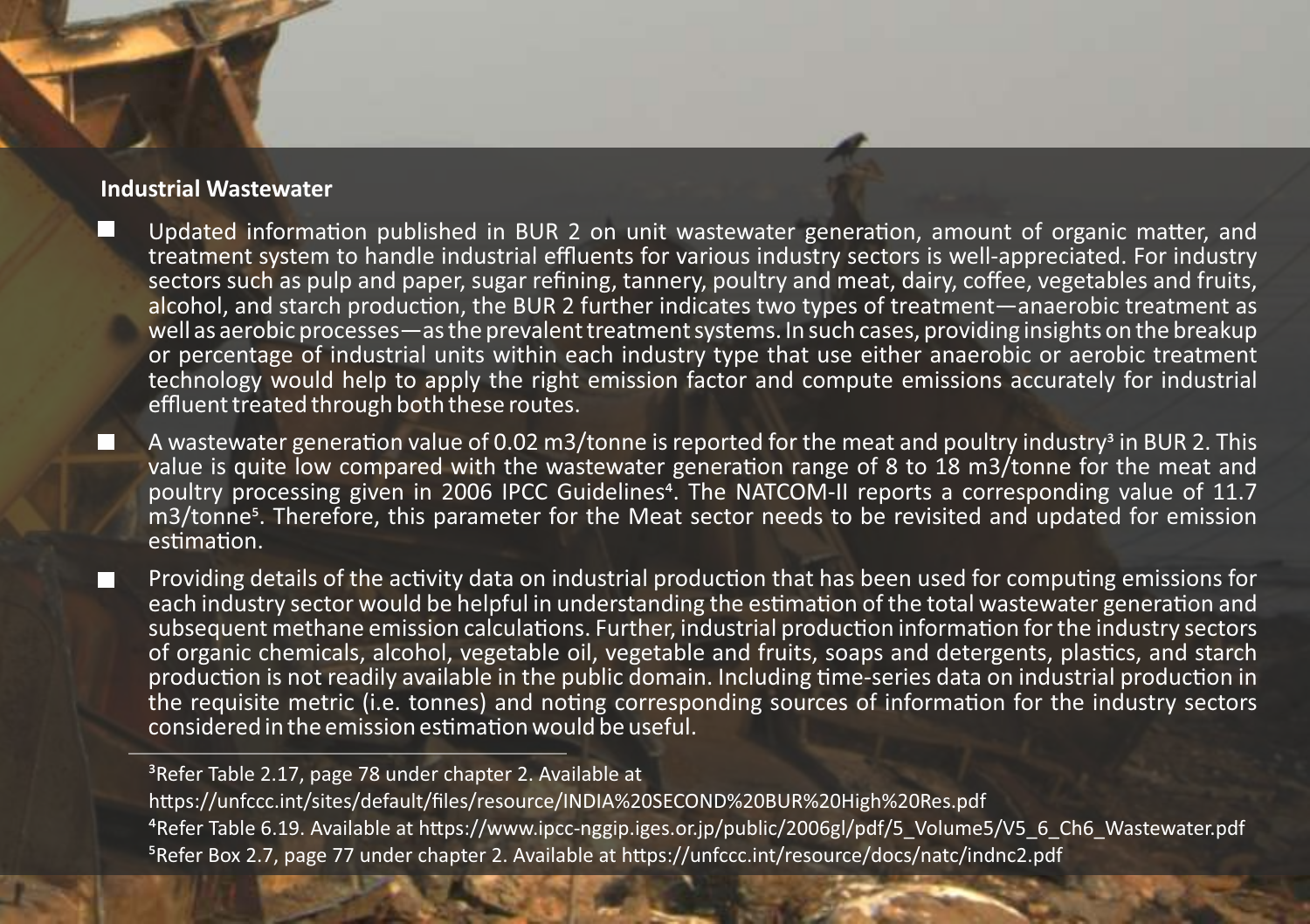# **Procedural Recommendations and Conclusion**

Some procedural aspects that need consideration by the agencies engaged in officially estimating India's emissions are as follows:

- г While we understand that there is the involvement of a large number of institutions outside the government in the process of creating official GHG inventories, there is a need to expand this participation to include additional interested stakeholders, including the GHG Platform India, who may be able to engage with relevant experts to improve the replicability, frequency, accuracy, and transparency of the official GHG inventories.
- E Further, we would like to urge these institutions to embark on a process of building capacities at the state level to begin creating state-level inventories. These could feed into the formulation of state-level policies and state action plans on climate change (SAPCC) by integrating climate change into the decision-making processes.
- г Finally, we urge the government to create comparison matrices on India's emission estimates by various organizations outside the country, such as World Resources Institute, Food and Agriculture Organization (FAO), International Energy Agency (IEA) and others. The GHG Platform India would like to offer its assistance to the Government of India in this regard.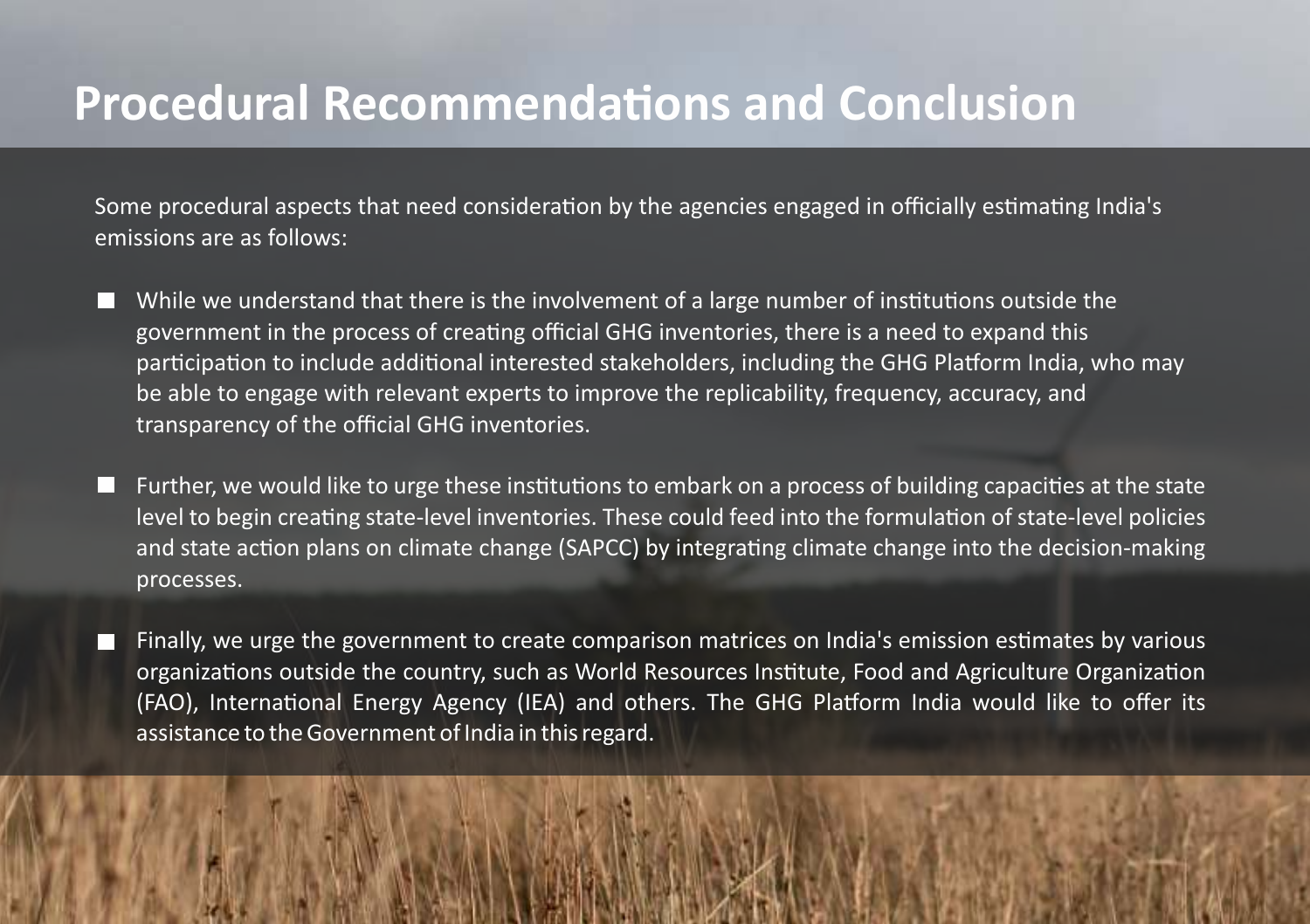